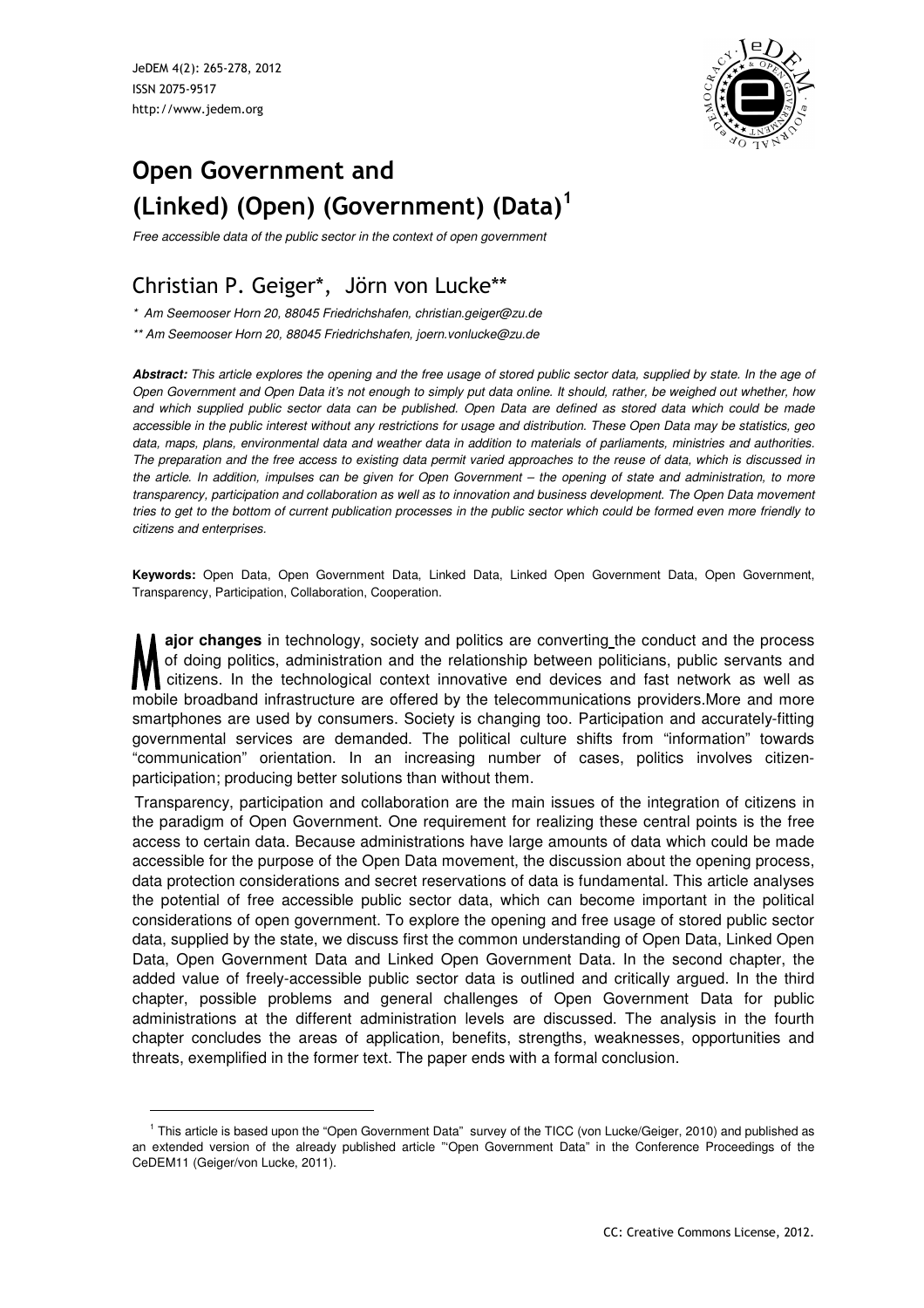#### **1. Open Government**

#### **1.1. Open Government as an Umbrella Term**

Open Government acts as an umbrella term for many different ideas and concepts. The narrow definition of Open Government consists of transparency, participation and collaboration of the state towards third actors like the economy or the citizenship. Most often, Open Government is equated with E-Government and the usage of Information and Communication Technologies. This general equation of a theoretical paradigm (Open Government) and the tool-kit or rather its instrument (Information and Communication Technologies) is incorrect. Thus, the discussion about the basis of an effective realization and implementation of Open Government is seen in the discussion about Open Data.

In addition to the narrow understanding of Open Government (transparency, participation and collaboration) there is also a wider definition of Open Government and its impact to govern: The socalled "family of open government" consists of more than Open Data, Transparency, Participation and Collaboration. Further dimensions within the discussion about Open Government are the debates about Open Access and Open Knowledge as well as Open Innovation and Open Societal Innovation. Furthermore, Open Process Chains and Open Value Added Economic Chains can be discussed practically besides Open Statecraft and the Open Policy-Cycle theoretically. Further contents are Open Source, Open Standards as well as Open Interfaces (Open APIs) and the Open Markets Approach. This compilation of different ideas which can be included within the Open Government paradigm is exemplary and not conclusive.

Regarding this multiplicity of concepts and ideas, Open Government is rather more than a single concept with a narrow thematical focus. Open Government must be seen as a wide concept with a broad range of aspects and opinions.

#### **1.2. Open Government Trends**

Beside the different terms and concepts within the paradigm of Open Government, one can observe seven different Open Government Trends. These trends describe the characteristics and some features of the concept of Open Government. Like the seven characteristics which describe the essence of the Web 2.0 on an abstract level, there are also seven characters which constitute Open Government and the way to determine Open Government. Von Lucke defines Open Government by the following attributes: (I) Building of new communities, (II) Information and Open Data, (III) Common Editing and Design, (IV) Common Consulting and Discussion, (V) Common Decision Making and Ordering, (VI) Common Action and Programming and (VII) Common Commenting and Rating of political and administrative topics (von Lucke, 2012 p. 166}.

- Building of new communities: Due to innovative information and communication technologies, new communities can be created on the internet for information, participation and collaboration. Social networks are enabling a common workspace, (a)synchronous work time and ad-hoc networking opportunities.
- Information and Open Data: More and more administrations are publishing existing governmental data for re-use and recovery to create applications with an added value.
- Common Editing and Design: By using new technologies, actors can edit and design concepts together without any transaction costs.
- Common Consulting and Discussion: Positive irritations are the critical factor for good and innovative results and sustainable teamwork, concepts can be harmonized in the network.
- Common Decision Making and Ordering: Regarding the Policy Cycle, developed concepts can be voted on and decisions can be taken.
- Common Action and Programming: The conversion of ideas into reality, for example in Apps or Mash-Ups can be realized as a group experience within the Internet or at so called Hackdays.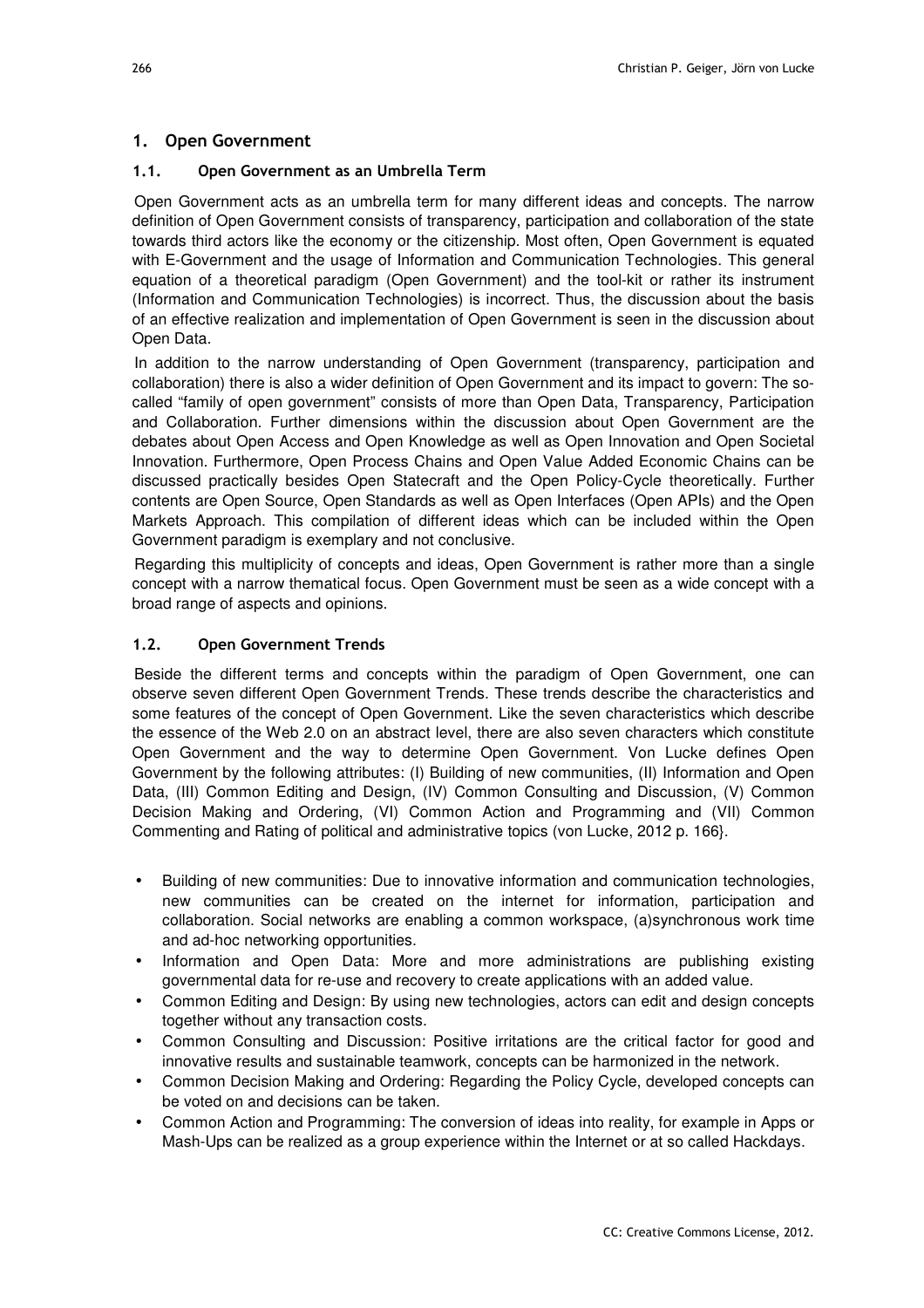• Common Commenting: At the end, the different proposals, results or implemented projects can be monitored and discussed by all of the participants of the process.

Due to this, Open Government trends are especially focused on common action, based on an open political and administrative process. The Open Government trends are compulsory not synchronic but asynchronic. The intensity of the several trends and the relationship between the different Open Government Trends are not discussed yet.

#### **1.3. Open Government Collaboration**

Depending on this functional approach, Open Government enables the usage of external resources for creating added value, formally contributed to by internal resources. Instead of buying external services, the creation of products and services by collaboration between administration and citizenship can be an activating and efficient alternative. The question of make-or-buy services in several different public areas can be answered by the prosumerism-approach in collaborative aspects of the public administration and the citizenship: Von Lucke describes ten different possibilities of collaboration, which can be conducted within the presented policy cycle. It's about common and collaborative (I) financing (crowd financing), (II) knowledge management, (III) project work in cyberspace, (IV) committee work, (V) work because of process, (VI) realization of public mission, (VII) honorary position, (VIII) peer reviewing, (IX) monitoring and evaluation and (X) innovation processes (von Lucke, 2012, 7ff.).

#### **1.4. Open Government Within the Policy-Cycle**

Due to the (r)evolution towards an Open State, including Open Politics and Open Administration, the path to a Government 2.0 seems possible. Adopting the described Open Government Trends to the well-known concept of a regular Policy Cycle, a circular information and integration of citizens into the political and administrative process seems possible. Information and Communication Technologies enables a better integration of third actor into the former political steps of (I) problem definition, (II) agenda setting and (III) decision making. The rather administrative steps within the policy cycle like (IV) implementation, (V) monitoring and (VI) evaluation of policies can be designed more and more accessible to third actors.

By the new perception of a Policy Cycle using the paradigm of Open Government on the one hand as well as Information and Communication Technologies on the other hand, a new quality of information, participation and collaboration between state and third actors is possible.

Due to the role of information and open data as the basis for a successful implementation of Open Government, the question about the role, the requirements, the challenges as well as the success factors of Open Data, Linked Open Data, Open Government Data and Linked Open Government Data is discussed in the following sections of this paper.

## **2. From Open Government to Open Government Data**

#### **2.1. Open Data**

Organizations increase transparency when they expect valuable external influences and are interested in a more intensive interlinking with their surroundings, without the risk of getting damaged. This assumes readiness for an opening process which considers impulses, discourses and exchanges as constructive and welcome. One approach is the free and open access to data, information, knowledge and sources (von Lucke/Geiger, 2010). Thus, the first understanding of openness is the proceeding of the Open Knowledge Foundation (OKF, 2006). Works are open if they are available to everybody for less than their reproduction costs, if it is permitted to re-use them, create modifications and derivatives, open file formats are used, nobody is discriminated against during usage and no restrictions exist for possible purposes (OKF, 2006). This approach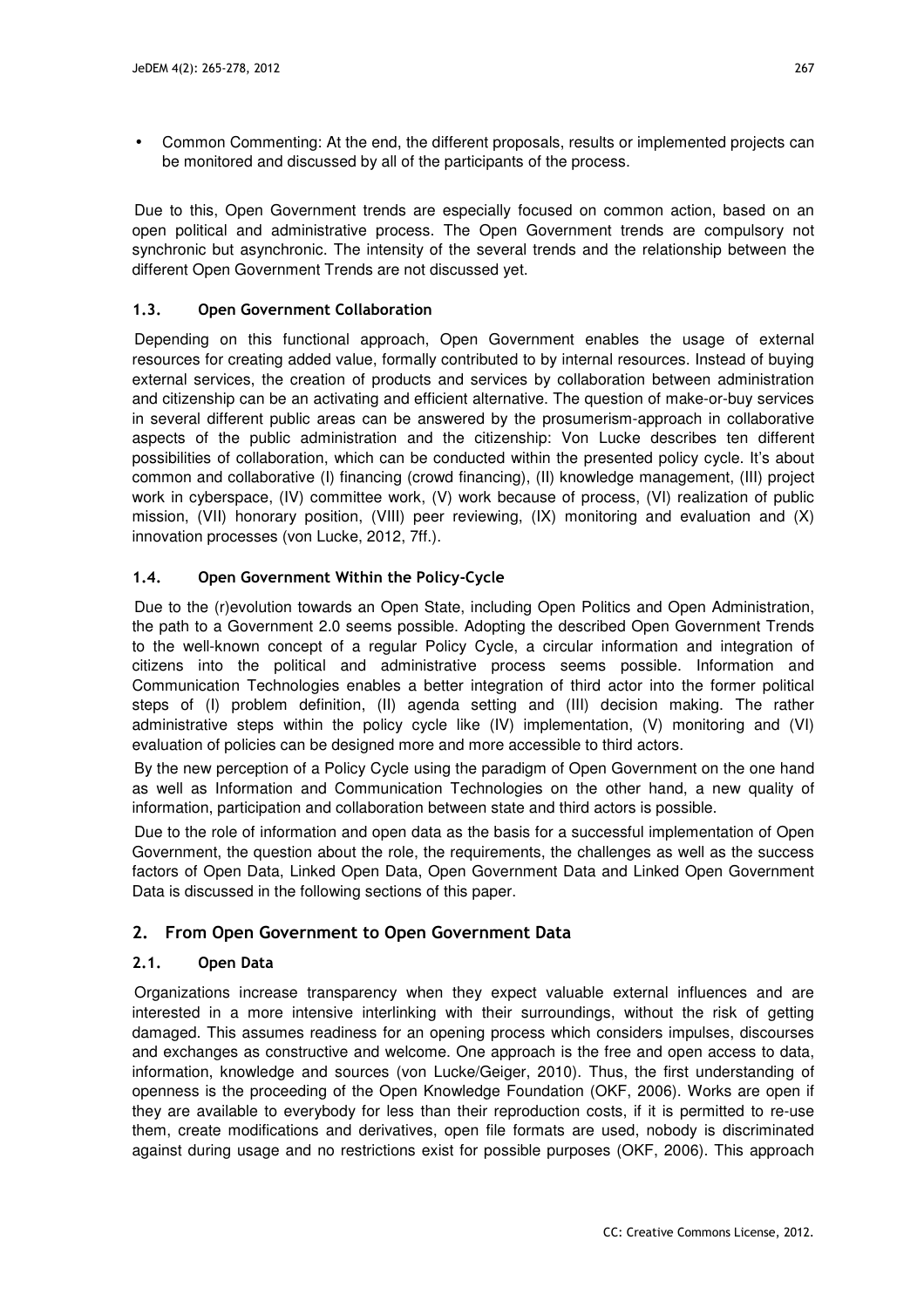can be transferred to data, information and knowledge. Knowledge can be realized as the result of the interlinking of information in society, in organizations and in the heads of individuals. Information becomes content of knowledge if they are contextualized to an adequate possibility of using them. Each piece of information contains a certain meaning. In this context, information is understood as machine-readable data combined in a special syntax. Continuous functions are used for the presentation of analogous data, signs for digital data (North, 1998; Hansen & Neumann, 2009). Due to these considerations and characteristics the following working definition of "Open Data" can be deduced (Open Data ‐ OD):

Open Data are all stored data which could be made accessible in a public interest without any restrictions for usage and distribution.

Content of Open Data could be education material, geo data, statistics, traffic data, scientific publications, medical studies or radio and television programs. Open Data combines not only stored data of the public sector, but also includes data from businesses, universities, broadcasting stations or non-profit-organizations (von Lucke, 2011).

#### **2.2. Linked Open Data**

The cross linking of Open Data via the Internet and the World Wide Web as "Linked Open Data" (LOD) offers the possibility of using data across domains or organizational borders for statistics, analysis, maps and publications. By linking these data, interrelations and correlations can be understood quickly. Added value is created when stored data – unconnected before – is combined and new conclusions can be achieved. The low-threshold addressability of stored data in the Internet, especially, helps reduce existing barriers. By aid of "Uniform Resource Identifier" (URI) and "Resource Description Framework" (RDF), parts of data, information and knowledge can be prepared, shared, exported and connected. Due to this consideration, the following working definition to "Linked Open Data" (LOD) can be deduced:

Linked Open Data are all stored data connected via the World Wide Web which could be made accessible in a public interest without any restrictions for usage and distribution.

This approach enforces the cross-linking of free stored data of different sources, without any restrictions in combination and usage. Because of Linked Open Data and open interfaces (APIs), applications (apps) and instruments (tools) can be created, which support fully automated researches, surveys, monitoring and reporting. The concept of Linked Open Data rests upon Tim Berners-Lee (2006). New knowledge can be created and visualized by an interlinking within a linked open data cloud. A popular illustration of this data cloud was designed in October 2007 and refurbished for several times<sup>2</sup>. The cloud includes numerous stored data of private and public stock of the semantic web. For example, DBpedia, GeoNames, EuroStat, Open Street Map and Linked GeoData are embedded.

#### **2.3. Open Government Data**

l

Regarding the public sector, the characteristics of drafted thoughts about Open Data and Linked Open Data must be more considered. For sharpening the definition, a common understanding of "Open Government Data" (OGD) must be found. A fundamental impulse is provided by the ten principles for open government information of the Sunlight Foundation (Sunlight Foundation, 2010). The combination is the result of a revision of the "Sebastopol-List" (Open Data Working Group, 2007). The Sebastopol-List has been made by 30 US-American Open-Government-supporters, the lead taken by Carl Malamud and Tim O'Reilly. Each of the ten principles describes a certain form of openness for the public sector.

<sup>&</sup>lt;sup>2</sup> http://richard.cyganiak.de/2007/10/lod/lod-datasets\_2011-09-19\_colored.png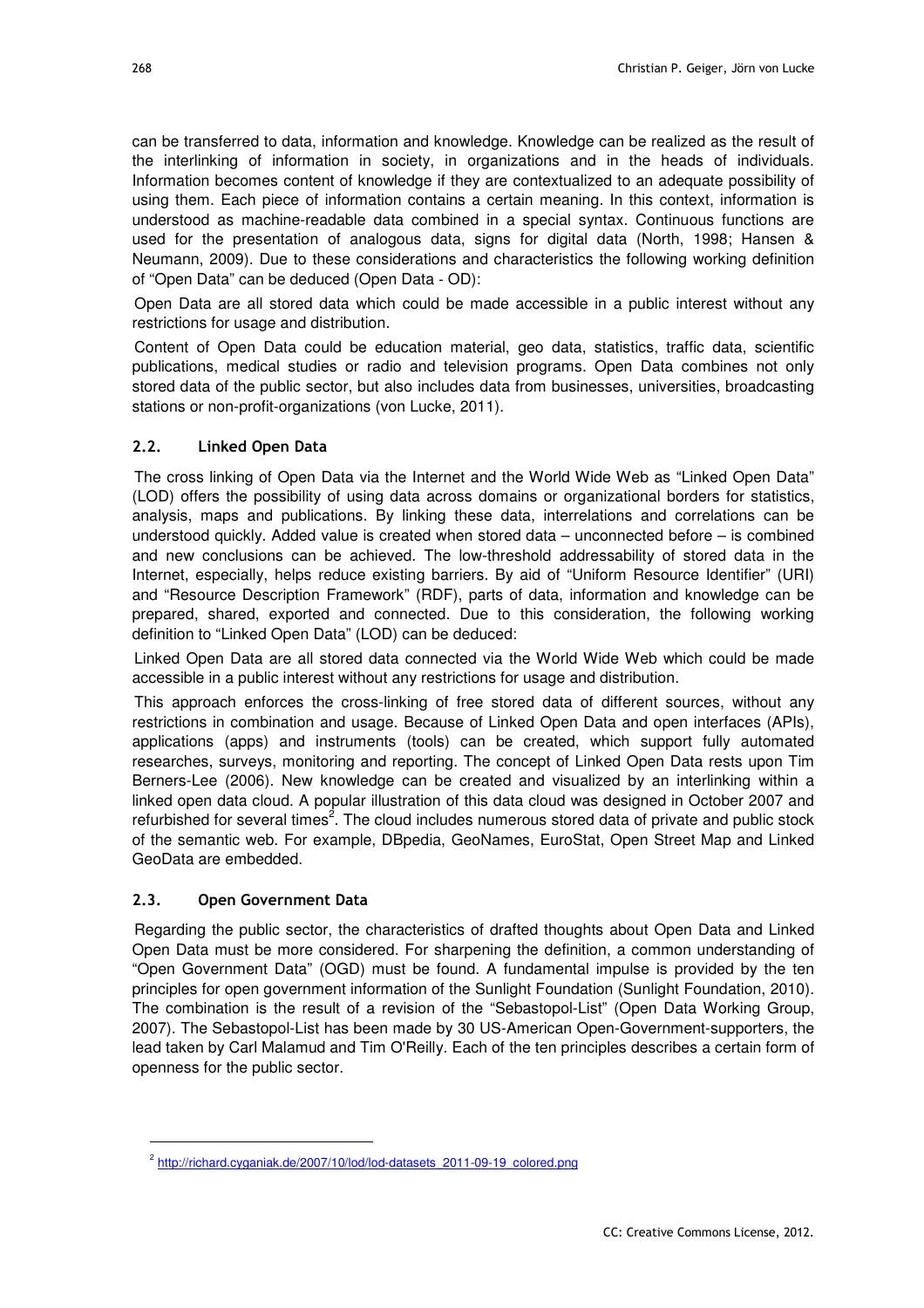The following set concludes the essential thoughts (Sunlight Foundation)<sup>3</sup>:

- 1. Completeness
- 2. Primacy
- 3. Timeliness
- 4. Ease of Physical and Electronic Access
- 5. Machine readability
- 6. Non-discrimination
- 7. Use of Commonly Owned Standards
- 8. Licensing
- 9. Permanence
- 10. Usage Costs

For labeling freely-accessible stored data of the public sector, the item "Open Government Data" (OGD) seems better:

Open Government Data are all stored data of the public sector which could be made accessible by government in a public interest without any restrictions for usage and distribution.

This denomination refers explicitly to the public sector. At the same time it excludes the publication of all stored data of the public sector which should remain confidential, are private or contains industrial secrets and shouldn't therefore be published. If the stored data were procured by responsible administrations, they could be screened, searched through, filtered, formatted, monitored and edited. Those data could be statistics, geo data, maps, plans, environmental data, governmental information, accounting data, laws and directives, and other publications. Some exemplary realizations as apps, mash-ups and services based on open government data can be found in the web-based portal "data.gov"<sup>4</sup> of the US-American federal government, "data.gov.uk"<sup>5</sup> of the British Government and the "DataSF App Showcase"<sup>6</sup> of the City of San Francisco. For a common background, the government should open not only raw data, but also information and publications based on this data. The usage of this data, information and publications would be desirable for the reuse of public sector information in general, especially referring to the EU Directive 2003/98/EG (von Lucke, 2011).

#### **2.4. Linked Open Government Data**

Regarding the thoughts about Linked Open Data, the concept must be devolved to the stored open data of the public sector. The working definition for Linked Open Government Data (LOGD) is:

Linked Open Government Data are all stored data of the public sector connected by the World Wide Web which could be made accessible in a public interest without any restrictions for usage and distribution.

The connection of these stored data by World Wide Web allows the utilization of these data behind domains and organizational boarders. In the current version of the linked open data cloud<sup>7</sup> already included Open Government Data is visualized by turquoise color. This contains, for example, selected stored data of EuroStat<sup>8</sup> and big parts of the British Government public sector information.

l

<sup>&</sup>lt;sup>3</sup> http://sunlightfoundation.com/policy/documents/ten-open-data-principles/

<sup>4</sup> http://www.data.gov/pastfeatureddatasets

<sup>&</sup>lt;sup>5</sup> http://data.gov.uk/apps

<sup>&</sup>lt;sup>6</sup> http://datasf.org/showcase

<sup>&</sup>lt;sup>7</sup> http://richard.cyganiak.de/2007/10/lod/lod-datasets\_2011-09-19\_colored.png

<sup>&</sup>lt;sup>8</sup> http://epp.eurostat.ec.europa.eu/portal/page/portal/statistics/search\_database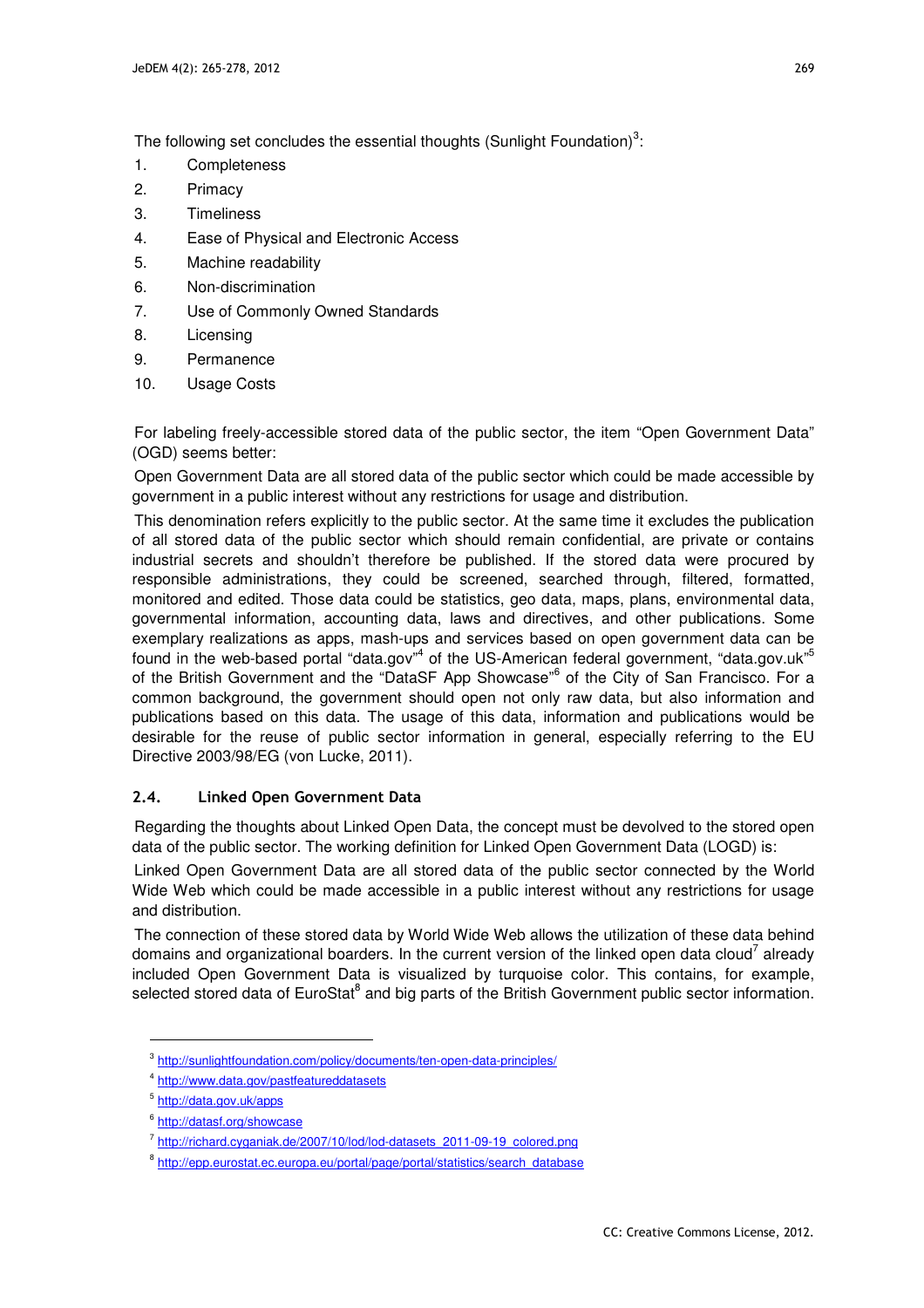While he was working for the British Government, Tim Berners‐Lee emphasized that the public data should be interlinked by the World Wide Web $^9$ .

#### **2.5. Free Accessible Government Data**

A successful implementation of freely-accessible government data in European countries could not be achieved by simply copying foreign concepts of modernization for state and administration, because administration is limited by perceptions, traditions and cultures in the public access and transparency debate. So, each administration should produce its own ideas, filling-out the concept of freely-accessible government data. The presented working definitions referring to Open Data, Linked Open Data, Open Government Data and Linked Open Government Data could be the fundament of this discussion process.

Politics and administration need such an opinion-forming process because a pragmatic handling of existing stored data is demanded. State and administration are in a paradigm change in the era of Open Government. Free accessible data can be used as tools for opening and influencing contents, structures, organizational chains and decision-making processes. For a successful solution of these problems, a three-rated paradigm shift in politics and administration towards a publically new, politically and administratively openness is expected (IG Collaboratory, 2010):

- The first paradigm affects the concept of public and secrecy of data: Old paradigm: Everything is secret, if it's not explicitly marked as public,. New paradigm: Everything is public, if it's not explicitly marked as secret,.
- The second paradigm affects range, type and point in time of the publication of data: Old paradigm: range and time of publication are determined by public authority. Often, inspection of files is on application, based on the freedom of information act. New paradigm: All data, not determined by a qualified data privacy protection or data security, are fully published proactive and contemporary.
- The third paradigm affects the rights of use of the published data: Old paradigm: published data are permitted to be inspected for private use. Further usage is reserved and can be allowed on demand. New paradigm: published data are useable by everybody for everything including commercial usage without any restrictions exempt from charges. This contains the possibility of editing and distributing of the public data.

Such a paradigm change initiated by the open data initiative implicates an essential cultural shift for politics and administration. By moving away from the current principles of secrecy, openness and transparency the democratic rights of control of the citizens would be strengthened. If data, information and knowledge were to be made available to everybody, the social transfer to a knowledge society will be enforced. The provision of free accessible data in a "Allmende" (common data cloud) (Reinermann 1986, p. 9) and the possibility of using and editing the data can speed up the innovation process intensively, software developer can create own services, interfaces and applications based on these data. Referring these changes, the public administration has to discuss itself which definition of freely-accessible government data should be used. One solution could be that the own suggestions depending completeness, primacy, timeliness, ease of physical and electronic access, machine readability, non-discrimination, use of commonly owned standards, licensing, permanence and usage costs differ from the presented way. A classification of the existing data in politics and administration could include worthwhile impulses in the decisionmaking process. Currently, open and proprietary data formats are used, but not all data formats are published for the public and not every interested party can influence those specifications. All over the world, different license schemes exists, using access rates, modification and distribution of data

l

<sup>&</sup>lt;sup>9</sup> http://data.gov.uk/linked-data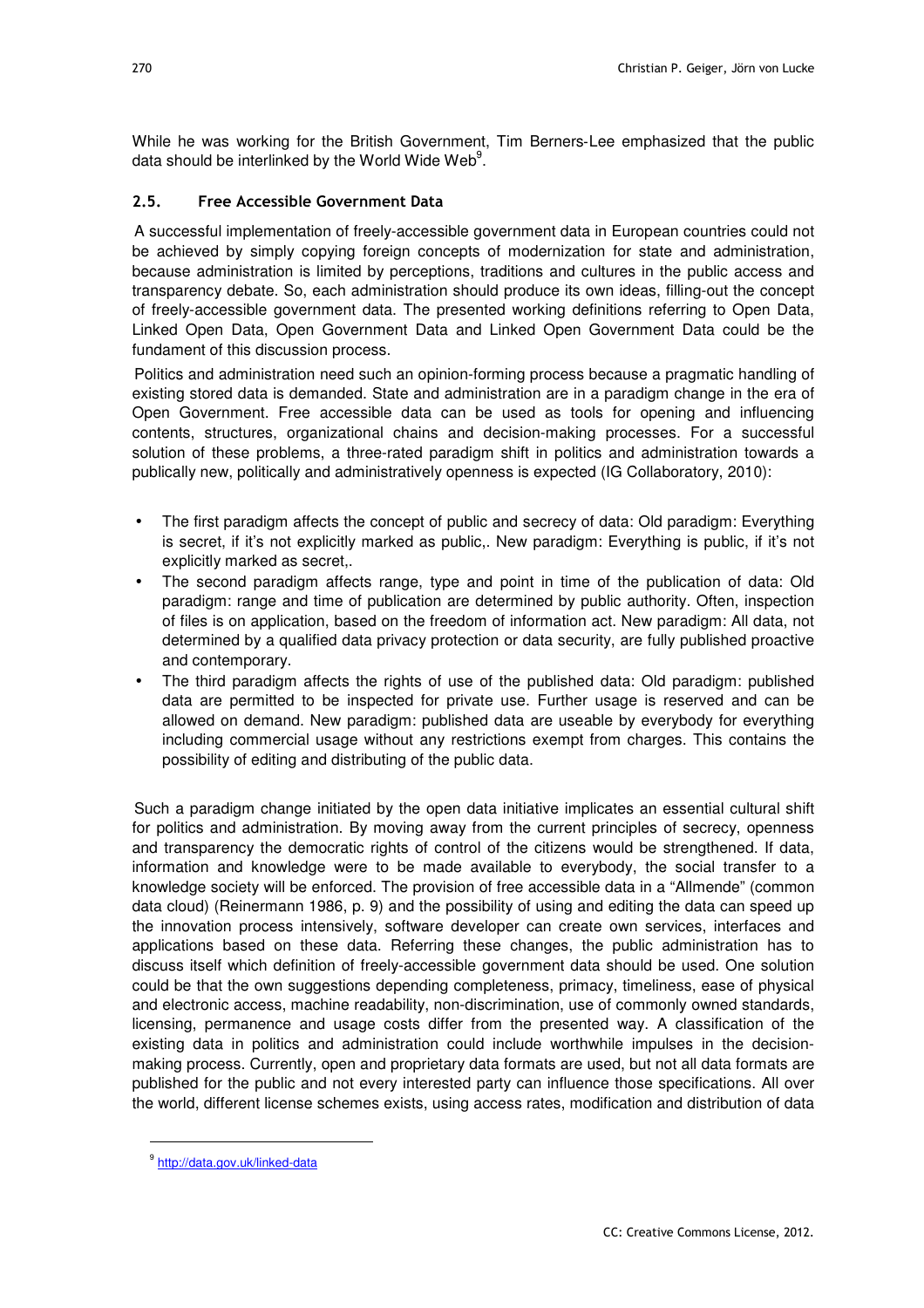as business model. The access to stored data can be granted without charges or other barriers. But there also can be business models using memberships, transaction fees, commission fees and data volume fees. If there are stored data, collected by public order, but not declared as public domain, they often owned by the nation, the states or the local authorities. Alternatively, a company or an association could get the permission to refine the stored data and sell them for money. Service providers can adopt activities by collection, grouping, preparation, finishing and improvement of data. Data can be used for public and private intention. Depending on the scope of application, data are contextualized to geography, law, ecology, economy, administration, sociology or society. They can be used to generate facts and information. Data can be provided by interfaces, as raw data and independent services (Schieferdecker, 2010 & Davies, 2010).

With regard to the data formats used and the standardization processes in the public sector, formats and processing must be reflected. The illustration in the first table describes data formats of possible guidelines for public sector, because they are machine readable, reproducible and open.

|                         |  |  |  | Table 1: Different Types of Formats (Gray, 2009, p.10; supplemented and adopted by von |  |  |
|-------------------------|--|--|--|----------------------------------------------------------------------------------------|--|--|
| Lucke/Geiger 2010, p.9) |  |  |  |                                                                                        |  |  |

| <b>Text, Spreadsheet and Images</b>                                     | 123               | <b>Geo Data Formats</b>                | 123               |  |  |
|-------------------------------------------------------------------------|-------------------|----------------------------------------|-------------------|--|--|
| <b>Formats</b>                                                          |                   |                                        |                   |  |  |
| Text (.txt)                                                             | $\sqrt{\sqrt{}}$  | Geography Markup Language (.gml)       | $\sqrt{\sqrt{}}$  |  |  |
| Comma Separated Value (.csv)                                            | $\sqrt{\sqrt{}}$  | GPS Exchange Format (.gpx)             | $\sqrt{\sqrt{}}$  |  |  |
| Hypertext Markup Language (.html)                                       | $\sqrt{\sqrt{}}$  | Keyhole Markup Language (.kml)         | $\sqrt{\sqrt{}}$  |  |  |
| Extensible Markup Language (.xml)                                       | $\sqrt{\sqrt{}}$  | Drawing Interchange File Format (.dxf) | $\sqrt{\sqrt{X}}$ |  |  |
| Resource Description Framework (.rdf)                                   | $\sqrt{\sqrt{}}$  | Autodesk Drawing Format (.dwg)         | $\sqrt{X}$        |  |  |
| Open Document Formats (.odt, .ods,)                                     | $\sqrt{\sqrt{}}$  | ESRI Shapefile Format (.shp,.shx,.dbf) | $\sqrt{\sqrt{X}}$ |  |  |
| Newsfeed/Webfeed Syndication (.rss)                                     | $\sqrt{\sqrt{}}$  | Enhanced Compression Wavel. (.ecw)     | $\sqrt{X}$        |  |  |
| Portable Document Format(.pdf)                                          | $X \vee \vee$     | MrSID Format (.sid)                    | $\sqrt{X}$        |  |  |
| Microsoft Word (.doc/.docx)                                             | $X \vee X$        | Normbas. Austauschschnittst. (NAS)     | $\sqrt{\sqrt{X}}$ |  |  |
| Microsoft Excel (.xls/.xlsx)                                            | $\sqrt{\sqrt{X}}$ | Einheitl. Datenbankschnittst. (EDBS)   | $\sqrt{\sqrt{X}}$ |  |  |
| Microsoft Rich Text Format (.rtf)                                       | $\sqrt{\sqrt{X}}$ | BGRUND (BW)                            | $\sqrt{\sqrt{X}}$ |  |  |
| Graphics Interchange Format (.gif)                                      | $X \vee X$        | WLDGE - Format (.wld)                  | $\sqrt{\sqrt{X}}$ |  |  |
| JPEG - format (.jpg, .jpeg)                                             | $X \vee \vee$     |                                        |                   |  |  |
| Portable Network Graphics (.png)                                        | $X \vee \vee$     |                                        |                   |  |  |
| Tagged Image File format (.tiff, .tif)                                  | $X \vee X$        |                                        |                   |  |  |
| GEO - TIFF - Format (.geotiff, .tiff, .tif)                             | $X \vee X$        |                                        |                   |  |  |
| 1 Machine Readable Format   2 Specifications Available   3 open formats |                   |                                        |                   |  |  |

## **3. Added Value of Freely-accessible Public Sector Data**

Based on these drafted thoughts of a careful opening of government and administration, one should ask which advantages and added value are included in a free access to stored public sector data for citizens, the economy, administration and society? Why do we need that? Why do we want to know this? Who interprets these data seriously? What do we want to use them for? In the debate towards the opening of government and administration and the potentials of a re-use, transparency, participation, collaboration and innovation, one can find the answers.

• Opening of government and administration: The concepts of freely-accessible data are an essential component of open government. The opening of multiple raw data is demanded for creating more transparency, citizen orientation, wider open administration and positive press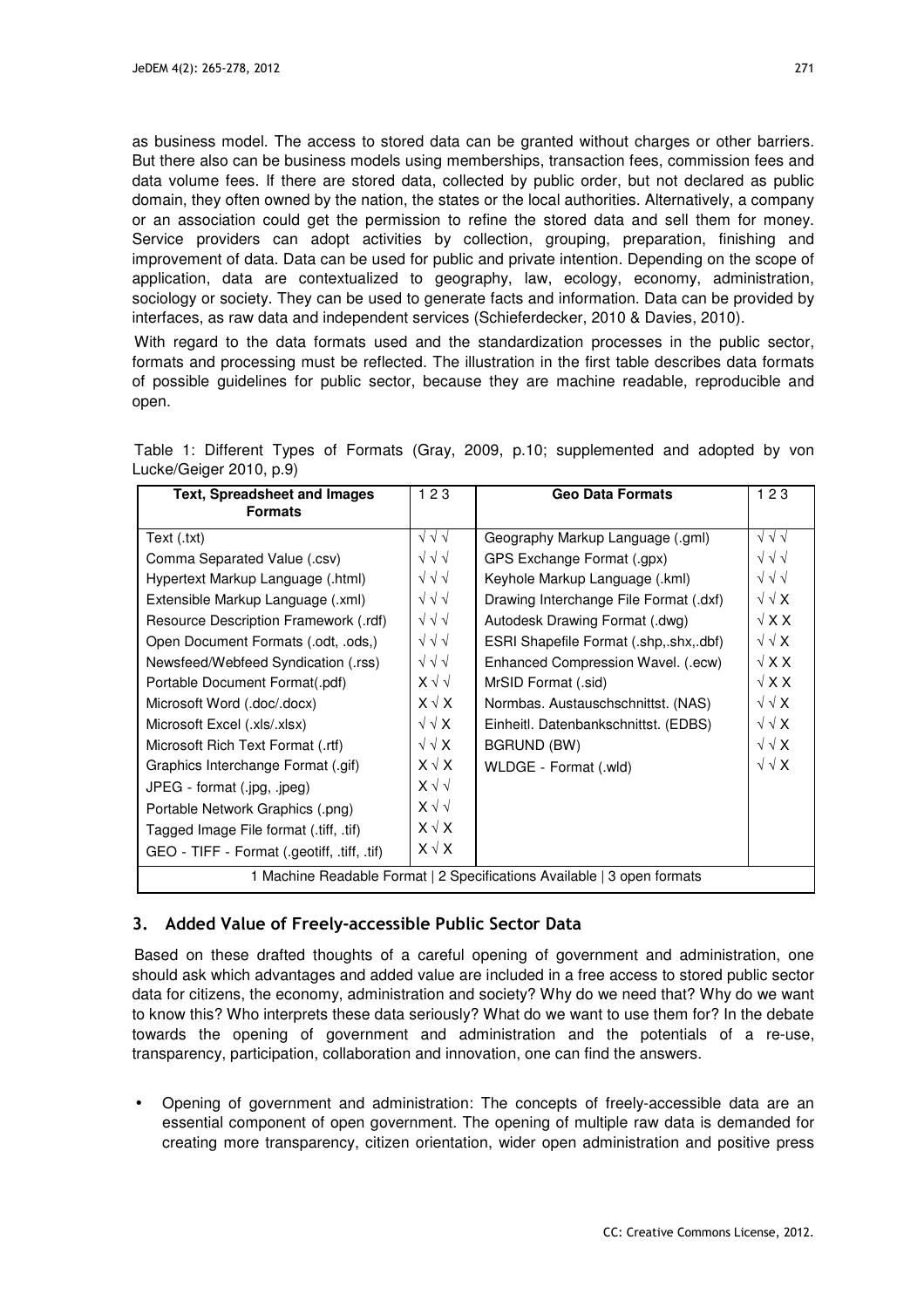work. A well informed publicity and the associated openness is strengthening the citizenship overall (von Lucke/Geiger, 2010).

- Re-use and recovery: Unmodified data can be re-used in a second context, recovered data, based on existing data sets can be modified and visualized. The form of re-use or recovery of data can be described in guidelines of the public sector.
- Transparency: Transparency is one of the three goals of open government in addition to participation and collaboration. Hence, the potentials and opportunities of additional transparency in government and administration are outstanding relevant. Through data-based transparency, decisions, actions and the consequences are visible and comprehensible. The trust in state and participation can be increased. (IG Collaboratory, 2010).
- Participation and collaboration: Freely-accessible stored data enables the potential for political and social collaboration. Each provision of public data increases participation (Klessmann, 2010), dialogues can be conducted more intensively, in a personal way (IG Collaboratory, 2010). This contains participation as well as collaboration in terms of the strong involvement of citizens. At the same time, citizens produce and consume public goods; they are "prosumers". Citizens can appear as well-informed actors, using low-threshold information for high quality discussions (Lundy, 2010).
- Better governance: Citizenship and the public can be informed on time and in more detail about the work of politics and administration; results can be discussed, and problems can be solved by using collective intelligence.
- Open innovation: There is a great potential for social innovations and economic development in (re-)using and distributing freely-accessible data. Citizens and developers are no longer reliant on politics or administration; they could implement ideas by themselves. Idle data can be scanned, visualized, analyzed and refined, processes and services can be re-engineered. (IG Collaboratory, 2010).
- Economic development: By interpreting the data, new applications, products and services, business models and process chains can be developed and new jobs provided. At the same time, the quality of life for citizens and the quality of locations for companies can be increased. (IG Collaboratory, 2010 & Klessmann, 2010).

## **4. General Challenges of Open Government Data**

For a successful implementation, the pure knowledge of the potentials and important data is falling far short. A set of challenges must be managed too: the legally-allowed framework must be defined. The protection of data privacy must be ensured. Information must be prepared and necessary precaution against wrong conclusion must be done. This can be assured by change management, considering the structure and the culture of the administration and removing possible strategy deficits.

- Legal framework: There are different national and international laws about open data and transparency, controlling information- and publishing requirements. European directives must be transformed into national law. For the people and the press, not all requests concerning the usage of open data are decided in a positive way. Especially, if security concerns and confidential restrictions exist (Gierow, 2010).
- Data about protection of public interest, governmental decision-making process, personal data, intellectual property and industrial secrets must remain unpublished. Publications, not restricted by any protection requirements or freed by the concerned person are uncomplicated. Sometimes, a fair balance of the general public and the individual interests must be discussed. The originally designated purpose should be traced. The open data approach can intensify efforts for transparent instruments used for legal execution. The risk of being in the pillory can reduce breaches of law by deterrence. Because of data protection, the recognition and retracement of anonymized data of persons, groups or companies must be made impossible.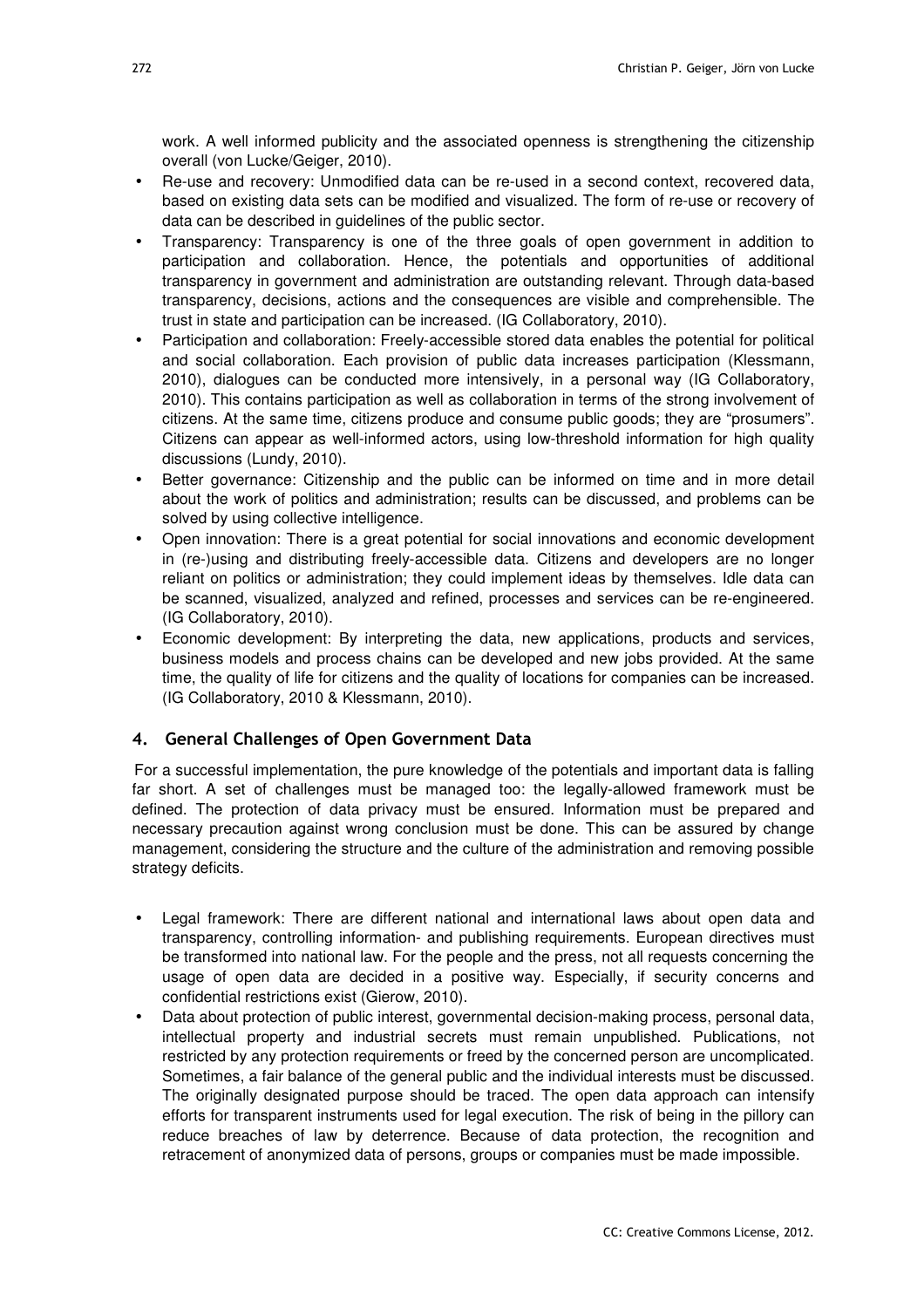- Flood of information and preparation of information: Agencies and regional authorities, not yet dealing with freely-accessible data, face a big challenge regarding their existing stored data. It must be defined, when and which data can be published in machine-readable formats and how to deal with approved publishing formats. Furthermore, the access to lapsed or historical data must be checked: the quality of data must maintain the expected high quality level of public authorities. The access can be widened to information services, information platforms, portals, interfaces, tools, mash-ups or mobile apps.
- Fear of misinterpretation and misreading: Third parties can take data, edit and publish them referring to the original sources. If a small error has crept in, it is acceptable but if the author is distorting the data in order to gain advantage or for damaging to someone's reputation or defaming certain groups, conclusions must be reached. But how to deal with wrong interpretations, irresponsible published mistakes, gutter press and explosive data content? A fair handling of information by all users must be sought.
- Process re-engineering, personal capacities and financing: Closely connected to the described questions in content, different organizational challenges, are also possible, especially in instruction and financing. Resources could be assured before and during the project for ongoing support and updates. Refunding can take place through additional revenues and savings. It is important that employees are informed of the change process with sufficient notice. The pros and cons of the open government data approach must be discussed before introduction of the project. (Torkington, 2010 & Deloitte Research, 2010).
- Structure and culture of the public sector: For structure and culture, the shift to open government data is combined with a transculturation. Knowledge comprises power. With the introduction of open government data, the administration passes a part of its power back to the society. This could lead to a conflict of power (IG Collaboratory, 2010). Thus, the resulting advantages of openness and transparency have to convince. The result of repressed information can be a publication of documents at whistleblower‐platforms like "wikileaks" or "openleaks". If data are freely-accessible, some shrinking former business models of the public sector can create resistance (MICUS, 2003).
- Strategic framework for overcoming of existing strategy deficits: In spite of the Granada strategy - supporting open government by bundling and publishing consumer information and environmental and geo data - Germany has no existing vision developed for handling free accessible data (Granada Strategy, 2010). First steps were taken in autumn 2010. By gaining experience in implementing prototypes, experiences and making mistakes, politics and administration could learn step by step. Regarding this, it could be a long and difficult road to a multilevel open government data strategy. So, there is the need for a short framework of strategy for opening politics and administration, containing general guidelines to the accessibility of data, information and knowledge, standards, interfaces and coordination.

#### **5. Compact Analysis of Open Government Data**

In addition to the drafted potentials and added value in Chapter 2, some current challenges of Open Government Data have been outlined in Chapter 3. Both of these issues – added value and challenges – should take part in the compact analysis in table 2. The aim of this illustration is the support of the change process within the different administrations and the information of the different actors, by clarifying the positive as well as the negative aspects of Open Government Data. Thus, the compact analysis of "strengths", "weaknesses", "threats" and "opportunities" is supplemented with possible "areas of application" and the "benefits" of Open Government Data. Weaknesses and threats should be observed: There must be a standing rule about copyright, data protection or informational self-determination before and after using the data, the correctness of the supported data must be assured. For an increasing technical interoperability, a modulated solution, providing different Application Programming Interfaces (API) should be preferred. Misinterpretations of data will be published but should be avoided if possible, to inhibit populism. Regarding the impact for the citizenship, the cultural shift kicked off by Open Government Data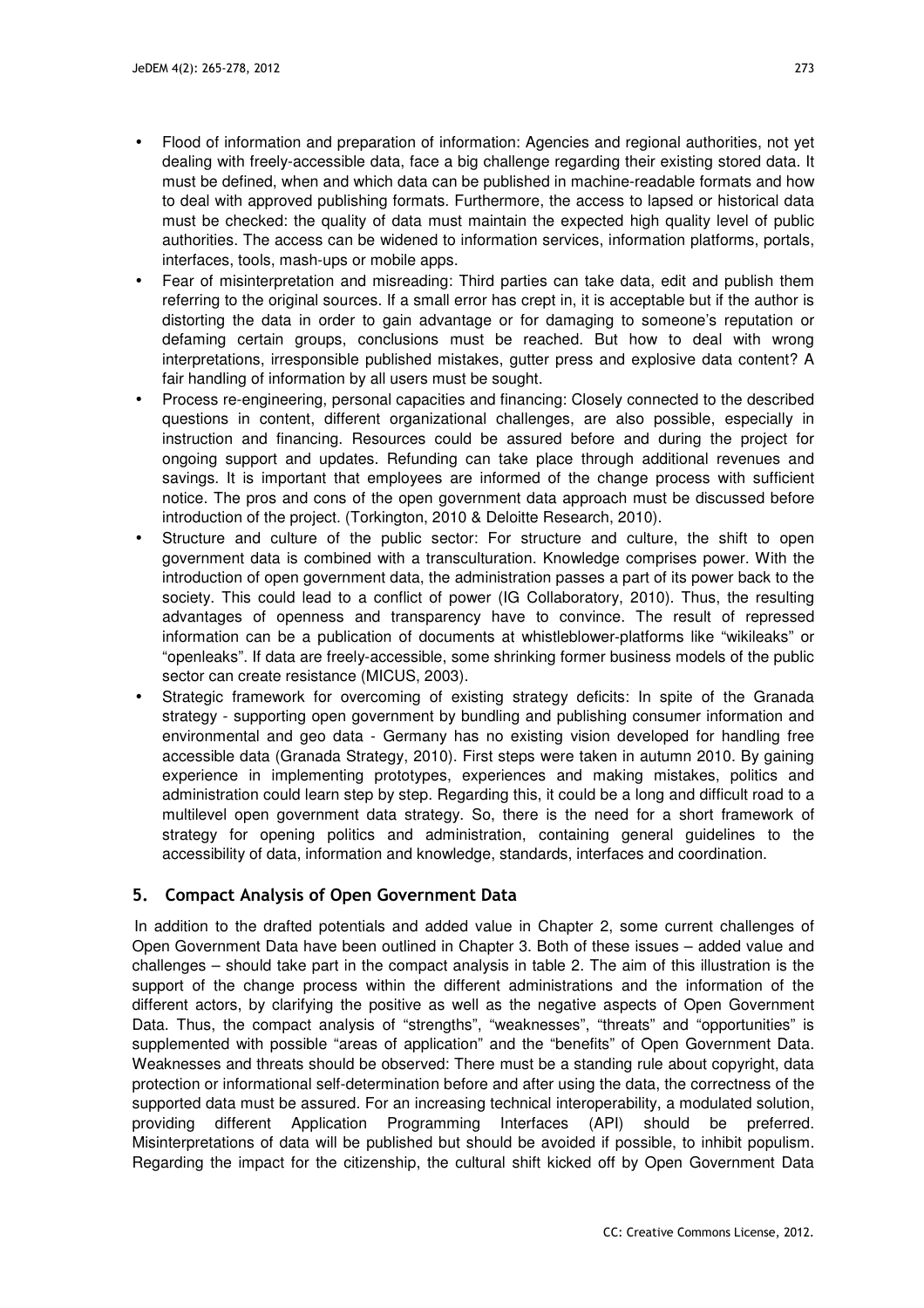also offers opportunities for the public administration. Good management of the administration can reduce the negative aspects and strengthen the positive impact, like the activation of citizenship, promotion of economic development and the modernization of the public administration, including an innovative climate for citizens, administration and economy. Time will tell if the positive aspects prevail.

| <b>Areas of application</b>                                                                                                                                                                                                                    | <b>Benefits</b>                                                                                                                                                                                                                                                                                |
|------------------------------------------------------------------------------------------------------------------------------------------------------------------------------------------------------------------------------------------------|------------------------------------------------------------------------------------------------------------------------------------------------------------------------------------------------------------------------------------------------------------------------------------------------|
| Generating facts & information<br>$\bullet$<br>Information of society<br>Visualization of complex data<br>Collaborative programming of new<br>applications and services based on data                                                          | Strengthening of society by a cautious<br>$\bullet$<br>opening of the state<br>Re-use and recovery<br>$\bullet$<br>Transparency, participation, collaboration<br>$\bullet$<br>External impulses of innovation                                                                                  |
| and interfaces                                                                                                                                                                                                                                 | Usage of collective intelligence<br>٠                                                                                                                                                                                                                                                          |
| <b>Strengths</b>                                                                                                                                                                                                                               | Weaknesses                                                                                                                                                                                                                                                                                     |
| More intensive usage of stored data of<br>public authorities<br>Opening and connecting of data<br>Diversity of opinion and interests<br>Confidence-building measures<br>Input for economic development                                         | Cultural shift for the public administration<br>Danger to current business models<br>Uncertainty of existing copyright laws<br>Long standardization processes<br>Digital divide                                                                                                                |
| <b>Opportunities</b>                                                                                                                                                                                                                           | <b>Threats</b>                                                                                                                                                                                                                                                                                 |
| Strengthening of an active citizenship<br>Paradigm shift in state (incl. administration)<br>Modernization of administration in an<br>increasingly open world<br>Increased political legitimating<br>Innovation for citizens and administration | Increased vulnerability to criticism<br>$\bullet$<br>Missing Interpretive Predominance<br>$\bullet$<br>Misinterpretation<br>$\bullet$<br>Populist mobilization of masses<br>$\bullet$<br>Attendance for a wide openness<br>$\bullet$<br>Ignorance of criticism and open platforms<br>$\bullet$ |

Open Government Data can be compared to Open Private Data, which do not belong to the government or the administration, but which are data, owned by private persons, companies or non-profit organizations. Geiger describes the relation between Open Government Data and Open Private Data as followed:

"In contrast [to Open Government Data], Open Private Data is not enforcing the opening of government and administration as well as the excess of transparency, primary. The re-use and recovery of unmodified data can be possible but has not to. But open private data got also potential for boosting citizens participation. The increase of collaboration is limited because of the imperfect technical integration to the governmental system. So, a better governance in terms of collaboration by a better communication between citizens, politicians and administration is not possible. Open Innovation and increasing economic development can be realized partially but not in broad levels of the state. An advantage for efficiency and effectivity can be the autonomy of an organization. Otherwise, missing data standards, problems in data privacy and the lack of good prepared information, the quality of data and the continuity of the disposal of data were decisive problems of the usage of private data for governmental duties and responsibilities. Furthermore, the supply of private data creates a reactive attitude of the administration and not the intended proactive approach or the cultural change within administration and governance, which would be achieved by the supply of Open Government Data." (Geiger 2012)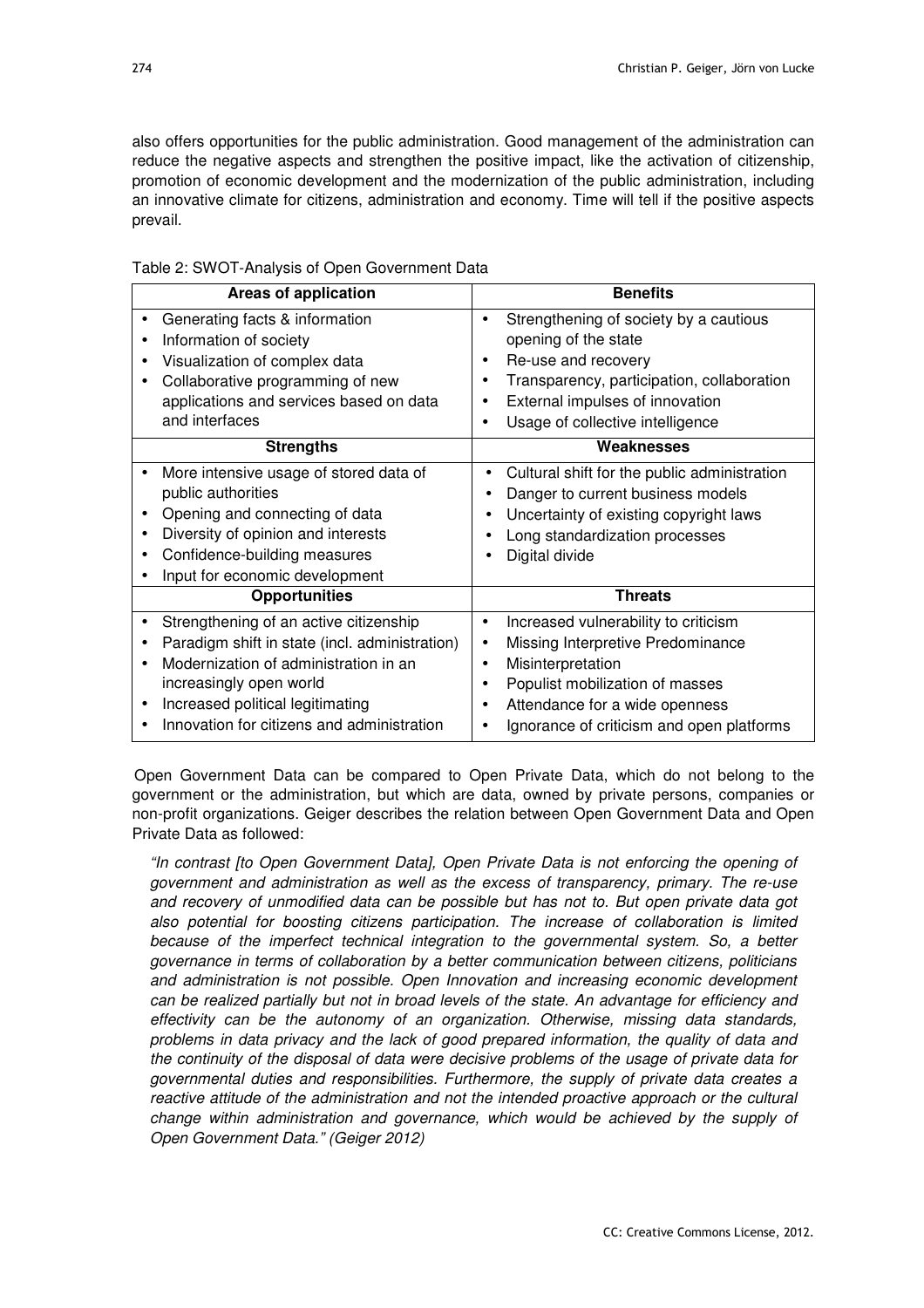#### **6. Examples for Open Government Data**

There is a wide range of best-practices in the usage of Open Government Data. One can differ between (I) portals for the supply of the Open Government Data sets, (II) portals which provide not only the raw data sets of Open Government Data but also technical tools or developer kits for understanding and interpreting the provided Open Government Data. Additionally there are (III) existing portals, acting as showrooms for best practices, using Open Government Data. (IV), there are websites, offering programs or applications (apps) for smartphones, using the Open Government Data.

One of the first international examples for the provision of raw data sets within a portal is the portal in the United Kingdom, http://data.gov.uk. More than 8.500 data sets are offered in the Open Data Portal (29.11.2012).

In Germany, one of the first examples for an Open Data Portal is the portal of the state of Baden-Württemberg. At the moment, the portal is launched as "persistent beta" at http://opendata.servicebw.de. The portal is divided into three parts: (I) Data, (II) Applications and (III) Tools. In addition to Open Government Data, Data of Private Actors should be provided within this portal. A forecast for the usage of Open Government Data cannot be given at the moment. But supplementary to the known potentials, a main benefit of Open Government Data can be added in the matter of accountability. As a good example, the Open Data Portal Kenya should be mentioned. This three different Open Data Portals are showing, how different the subject of Open Data can be solved by different actors in different countries, depending on the aims of the providers and the culture of the users.

## **7. Conclusion**

This article increases the awareness of Open Data and Open Government Data. By taking notice of these approaches, the benefits, advantages and opportunities, threats and weaknesses, the managers and employees can estimate the potential of free accessible government data. If managers, politicians and responsible persons see Open Government Data as one piece of a puzzle in the modernization process of public administration it must be classified, when and which data and applications should be first introduced, how and by whom in the implementation process. Variables could be an available time slot, the interests of economy and the existing engagement of associations, programmers and research institutions in the Open Government Data community. Synergistic effects can result from a reciprocal exchange and networking of the actors.

Viewed realistically, the understanding of using freely-accessible data will be identified step by step by administrations. Cooperation with the positions and being interested in opening their own data base will be preferred. To achieve the desired sustainability and achieve the goals, a mission statement-oriented strategy must be developed at an early stage. This statement contributes orientation and a framework for further steps for a fitting corporate strategy and an efficient implementation by the public authorities. It should contain guidelines for opening data sets and key performance indicators for the intended achievement of objectives. Simultaneously, traceable boundaries must be set for all actors for the definition of an acceptable and sustainable data opening process. Different user groups should be integrated to provide a large number of interests. These influences may be captured by the participation of communes, citizens, companies, associations and researchers in an open innovation process. Several decision criteria can prioritize the data sets in the publishing process: actuality of data, potential of annotation, improvement, transparency, economic potential and innovative capacity. Because of data privacy, publication of data must normally be evaluated. For an early understanding of risks and resistance, a prospective risk analysis is recommended, to estimate outcome and identify and reduce risks, conflicts or insecurities. Access to data sets in the internet is not the same thing as the locating and using of these data. But (re-)usage of the data can be boosted by well structured, machine-readable data catalogues including meta data, data portals and interfaces for an automatic data transfer. This automatic transfer is sense-making in context to dynamic provided data demands with fast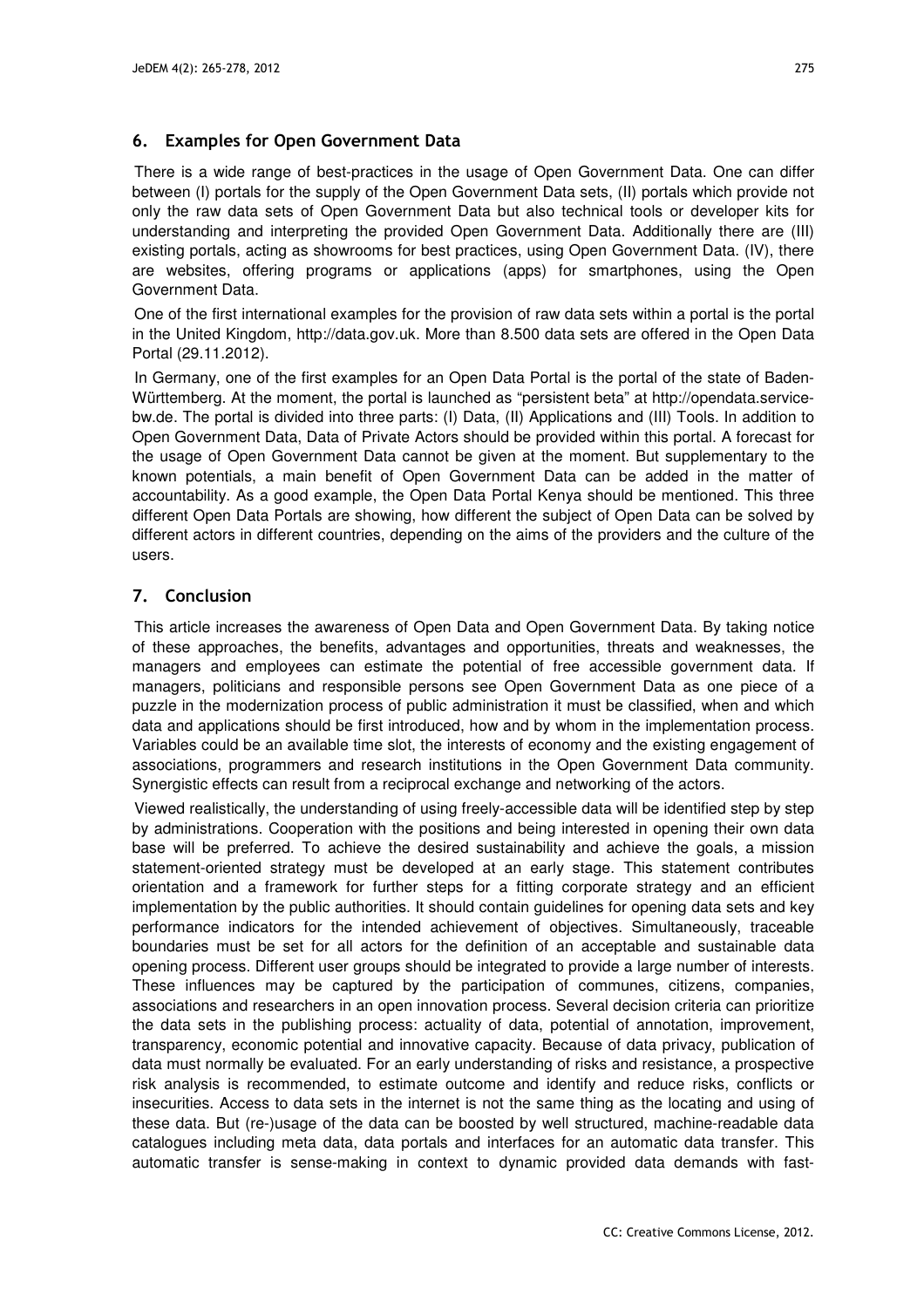changing values or to proactive offers of public authorities. Especially, the target groups of Open Government Data, including citizens, companies, researchers and developers must be informed about news, innovations and solutions in freely-accessible public data by a responsible public press office. New publications formats, portals and competitions can extend the range and the reuse of data catalogues and opened datasets (von Lucke/Geiger, 2010). These approaches deliver the opening of stored data in a continuous dialogue. Administration should not only inform the public, but react acceptably by gathering and reviewing the demands and suggestions of users (Deloitte Research, 2010). Good input can create valuable stimulus for a more complex society in an open state. Each part of the society profits through the openness and transparency of public agencies by freely-accessible data, because they strengthen the belief in public action.

#### **References**

Berlin 2010: Land Berlin (2010). Online Voting zu Open Data. Auswertung der Online‐Umfrage auf Berlin.de 2010, Senatsverwaltung für Wirtschaft, Technologie und Frauen, Berlin. Retrieved November 26, 2012, from

http://www.berlin.de/projektzukunft/fileadmin/user\_upload/pdf/pr%C3%A4sentationen/auswertung\_Online\_Voting\_zu \_Open\_Data.pdf

Berners‐Lee 2006: Berners‐Lee, T. (2006). Linked Data – Design Issues, World Wide Web Consortium (W3C), London 2006. Retrieved November 26, 2012, from

http://www.w3.org/DesignIssues/LinkedData.html

- CCC 2010: Chaos Computer Club Deutschland (2010). Forderungen für ein lebenswertes Netz ‐ 11 Thesen zur Deutschen Netzpolitik des Chaos Computer Clubs Deutschland, Berlin 2010. Retrieved November 26, 2012, from http://www.ccc.de/de/updates/2010/forderungen-lebenswertes-netz
- Corbett 2010: Corbett, P. (2010). How to run your own Apps for Democracy Innovation Contest, iStrategy Labs, Washington 2010. Retrieved November 26, 2012, from

http://www.appsfordemocracy.org/wp%E2%80%90content/uploads/2010/01/create\_an\_apps\_for\_democracy.pdf

Davies 2010: Davies, T. (2010). Open data, democracy and public sector reform ‐ A look at open government data use from data.gov.uk, Master theses at University of Oxford, Practical Participation, London 2010. Retrieved November 26, 2012, from

http://www.opendataimpacts.net/report/wp-content/uploads/2010/08/How-is-open-government-data-being-used-inpractice.pdf

- Deloitte Research 2010: Macmillan, P. & Eggers, W. D. & Dovey, T. (2010). Unlocking government ‐ How data transforms democracy, Deloitte Canada und Deloitte Research, Washington DC 2010.
- Geiger 2012: Geiger, C. P. (2012). Linked Open Government Data, in: Anna Rozeva & Roumiana Tsankova (Eds.): Management of Public and Business Administration Processes by Means of collaboration and Knowledge, Sofia 2012, S. 107-113.
- Geiger/vonLucke 2011: Geiger, C. P. & von Lucke, J. (2011). Open Government data, in: Parycek, Peter; Kripp, Manuel J. und Edelmann, Noella (Hrsg.): CeDEM11. Conference for E-Democracy and Open Government, Danube University Krems, Krems 2011, p. 183-194.
- Gierow 2010: Gierow, H. J. (2010). Von der öffentlichen Verwaltung zur offenen Verwaltung, Opendata Network, Berlin 2010. Retrieved November 26, 2012, from

http://opendata‐network.org/2010/06/von‐der‐offentlichen‐verwaltung‐zur‐offenen‐verwaltung

- Granada‐Strategy 2010: Ministerio de Industria, Turismo y Comercio (2010). Spanish Proposal for a Digital Europe: The Granada Strategy, Granada 2010. Retrieved November 26, 2012, from http://www.laquadrature.net/files/Granada\_Strategy-For\_a\_digital\_Europe.pdf
- Gray 2009: Gray, J. & Hatcher, J. & Hogge, B. & Parrish, S. & Pollock, R. (2009). Unlocking the Potential of Aid Information, Version 0.2, Open Knowledge Foundation, London 2009. Retrieved November 26, 2012, from http://www.unlockingaid.info/wp-content/uploads/2010/02/UnlockingAidInformation.pdf
- Hansen/Neumann 2009: Hansen, H. R. & Neumann, G. (2009). Wirtschaftsinformatik 1, Grundlagen und Anwendungen, Lucius & Lucius Verlagsgesellschaft, Stuttgart 2009.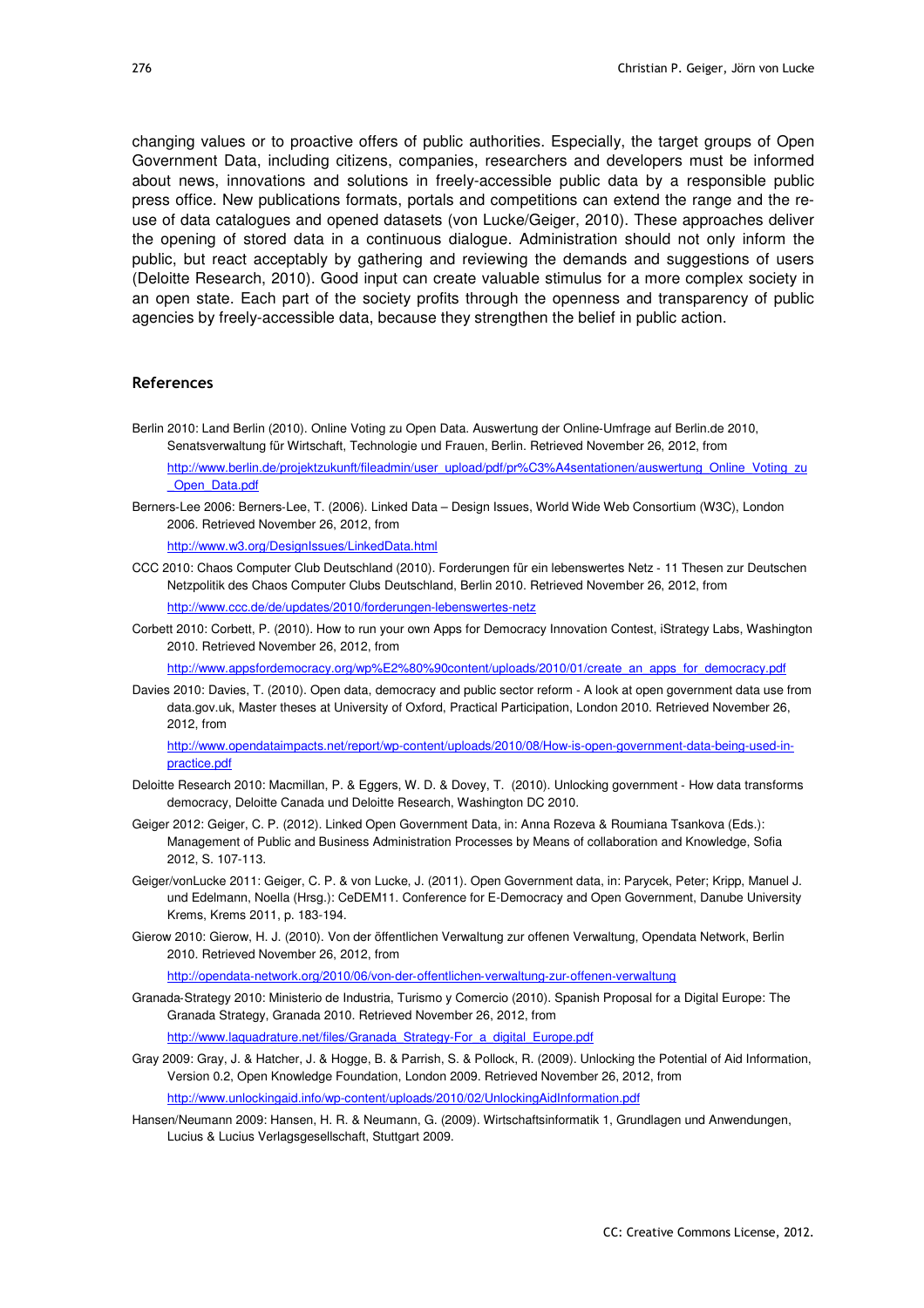- IG Collaboratory 2010: Internet & Gesellschaft Co:llaboratory (2010). Offene Staatskunst ‐ Bessere Politik durch Open Government ?, Abschlussbericht, 1. Auflage, Berlin 2010. Retrieved November 26, 2012, from http://dl.collaboratory.de/reports/Ini2\_OffeneStaatskunst.pdf
- Klessmann 2010: Klessmann, J. (2010). Open Data Transparenz als Ressource für Ihre Kommunen und Bürger, Opendata Network e.V. und Government 2.0 Netzwerk Deutschland e.V., Berlin 2010.
- von Lucke/Geiger 2010: von Lucke, J. & Geiger, C. (2010). Open Government Data ‐ Frei verfügbare Daten des öffentlichen Sektors, Gutachten für die Deutsche Telekom AG zur T‐City Friedrichshafen, Version vom 03.12.2010, Deutsche Telekom Institute for Connected Cities, Zeppelin University, Friedrichshafen 2010. Retrieved November 26, 2012, from

http://www.zeppelin-university.de/deutsch/lehrstuehle/ticc/TICC-101203-OpenGovernmentData-V1.pdf.

- von Lucke 2011: von Lucke, J. (2012). Open Government Collaboration. Offene Formen der Zusammenarbeit beim Regieren und Verwalten. Gutachten für die Deutsche Telekom AG zur T-City Friedrichshafen, Version vom 25.10.2012, Deutsche Telekom Institute for Connected Cities, Zeppelin Universität, Friedrichshafen 2012. Retrieved November 26, 2012, from http://www.zu.de/deutsch/lehrstuehle/ticc/JvL-121025-OpenGovernmentCollaboration-V1.pdf
- von Lucke 2011: von Lucke, J. (2011). Innovationsschub durch Open Data, Datenportale und Umsetzungswettbewerbe, in: Schauer, Reinbert; Thom, Norbert und Hilgers, Dennis (Hrsg.): Innovative Verwaltungen ‐ Innovationsmanagement als Instrument von Verwaltungsreformen, Johannes Keppler Universität Linz, Linz 2011, in printing.
- Lundy 2010: Lundy, K. (2010). Gov 2.0 building a strong foundation for open democracy, CeBIT 2010, Hannover 2010.
- MICUS 2003: Fornefeld, M. & Oefinger, P. & Rausch, U. (2003). Der Markt für Geoinformationen: Potenziale für Beschäftigung, Innovation und Wertschöpfung, MICUS Management Consulting GmbH, Düsseldorf 2003.
- North 1998: North, K. (1998). Wissensorientierte Unternehmensführung Wertschöpfung durch Wissen, Gabler Verlag, Wiesbaden 1998.
- OKF 2006: Open Knowledge Foundation (2006). Open Knowledge Definition (OKD), Open Knowledge Foundation, London 2006. Retrieved November 26, 2012, from

http://www.opendefinition.org/okd

Open Data Working Group 2007: Open Data Working Group (2007). Open Government Data Principles, Open Data Working Group, Sebastopol 2007. Retrieved November 26, 2012, from

http://www.opengovdata.org/home/8principles

Opendata Network 2010: Opendata Network e.V. (2010). 10 Prinzipien offener Regierungsinformationen, Opendata Network e.V., Berlin 2010. Retrieved November 26, 2012, from

http://wiki.opendata-network.org/Ten\_Principles\_for\_Opening\_Up\_Government\_Information

- Reinermann 1986: Reinermann, H. (1986). Beitrag des Seminars "Informationssysteme für den Bürger und für die Verwaltungsführung" zur International Design Competition for an Advanced Information City: Campus City Kawasaki, Speyerer Arbeitshefte, Band 75, Hochschule für Verwaltungswissenschaft Speyer, Speyer 1986.
- Schieferdecker 2010: Schieferdecker, I. (2010). Öffentliche Daten des Landes Berlin, XInnovations Konferenz, Fraunhofer Institut FOKUS, Berlin 2010.
- Sunlight Foundation 2010: Sunlight Foundation (2010). Ten Principles for Opening Up Government Information, Sunlight Foundation, Washington DC 2010. Retrieved November 26, 2012, from

http://sunlightfoundation.com/policy/documents/ten-open-data-principles/

- Tauberer 2009: Tauberer, J. (2009). An Information Goldmine, Open To All, in: E‐Government Bulletin vom 04. September 2009, Headstar Publications, London 2009.
- Torkington 2010: Torkington, N. (2010). Rethinking Open Data, O'Reilly Radar, Sebastopol 2010. Retrieved November 26, 2012, from http://radar.oreilly.com/2010/02/rethinking-open-data.html

#### **About the Authors**

#### Christian P. Geiger, M.A.

Works as research assistant at the Deutsche Telekom Institute for Connected Cities (TICC) at the Zeppelin University Friedrichshafen. After receiving his Bachelor of Arts in Political and Administrative Science from the University of Constance, he finished his Master of Arts in Public Management and Governance at the Zeppelin University Friedrichshafen. Geiger focuses on City Wikis, Smart Cities and Public Sector Modernization.